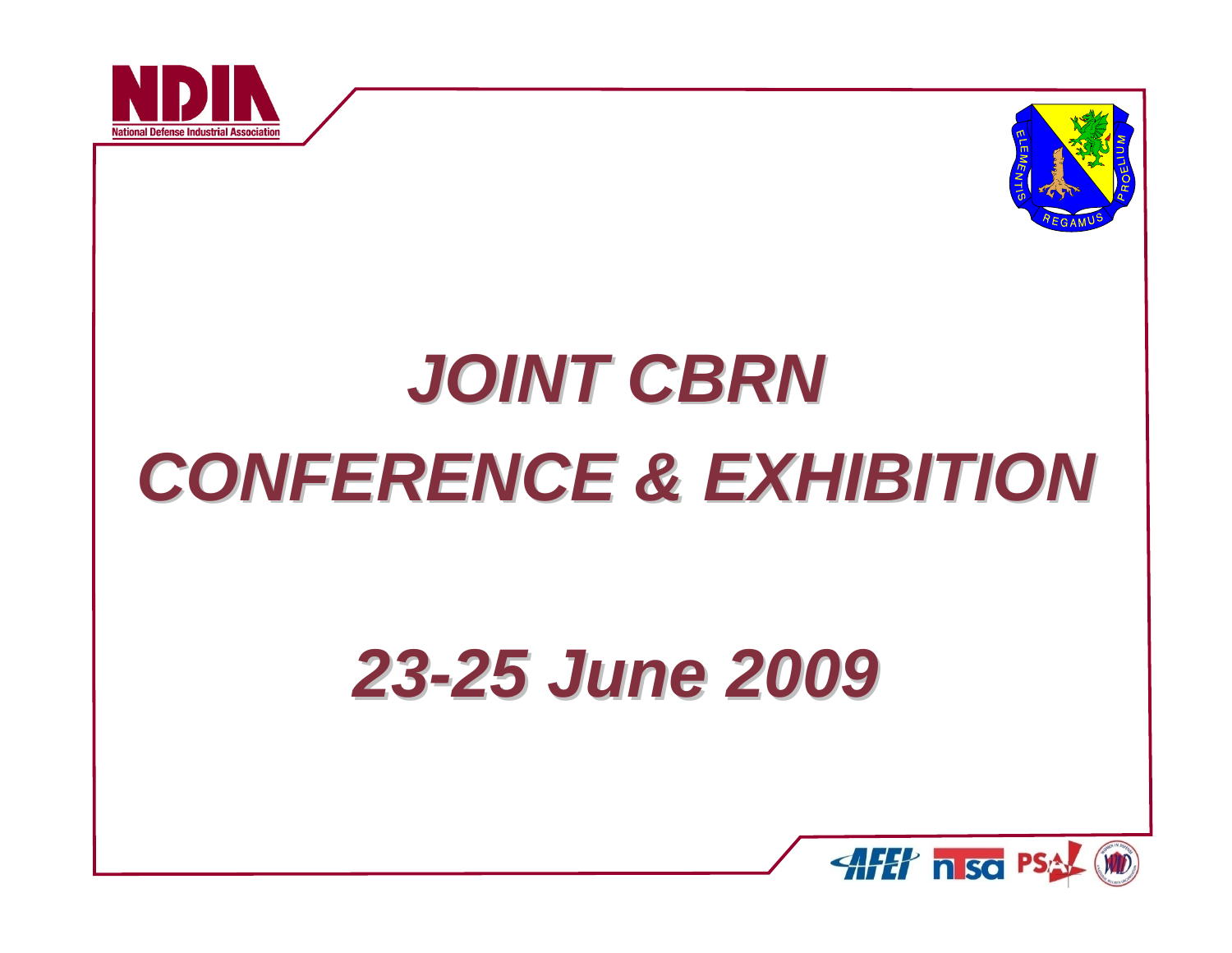

### **Wednesday, 24 June**



| 0900-0945 | <b>Opening Comments</b><br>- NDIA Welcome - BG Dean Ertwine, USA (Ret)<br>- Chief of Chemical Welcome - COL(P) Les Smith, USA<br>- MANSCEN Welcome & Overview-MG Gregg Martin, USA |
|-----------|------------------------------------------------------------------------------------------------------------------------------------------------------------------------------------|
| 0945-1015 | Keynote Address - Mr. Tim Morgan<br>- Chief of Staff, Office of ASD for Global Strategic Affairs                                                                                   |
| 1015-1030 | <b>Break</b>                                                                                                                                                                       |
| 1030-1100 | Mr. Peter Bechtel<br>- Director, US Army Nuclear & Combating WMD Agency                                                                                                            |
| 1100-1130 | MG Daniel Long, USA<br>- CG, JTG Civil Support, USNORTHCOM                                                                                                                         |
| 1130-1330 | Lunch in Exhibit Pavilion                                                                                                                                                          |

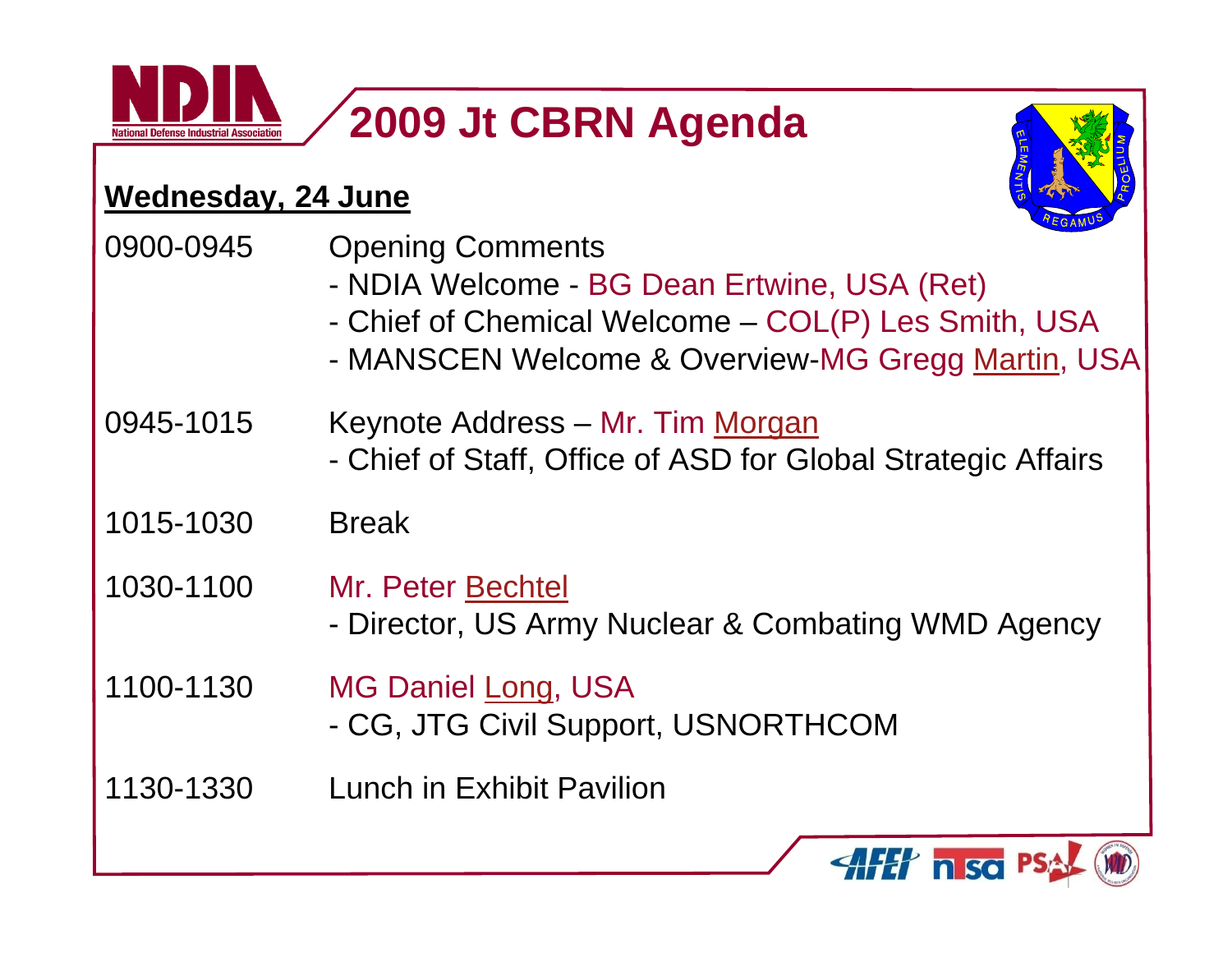

|           | <b>Wednesday, 24 June (continued)</b>                                                                             |
|-----------|-------------------------------------------------------------------------------------------------------------------|
| 1330-1400 | Maj Gen Donald Fick, USAF<br>- Director of Force Structure, Resources & Assessment<br>(J8), National Guard Bureau |
| 1400-1430 | <b>BG Jess Scarbrough, USA</b><br>- JPEO for Chemical & Biological Defense                                        |
| 1430-1445 | Mr. Vince Nardy<br>- Chairman, CBD Acquisition Initiatives Forum                                                  |
| 1445-1500 | Mr. Ron Evans<br>- Director, CBRN Information Analysis Center                                                     |
| 1500-1530 | <b>COL Mark Malatesta, USA</b><br>- Joint Program Manager for Guardian                                            |
| 1530      | <b>Closing Comments, Day 1</b>                                                                                    |
| 1530-1700 | <b>JPEO-CBD &amp; Industry Demonstrations</b>                                                                     |
| 1700-1830 | <b>Reception in Exhibit Pavilion</b><br><b>AFET nisc PS:</b>                                                      |

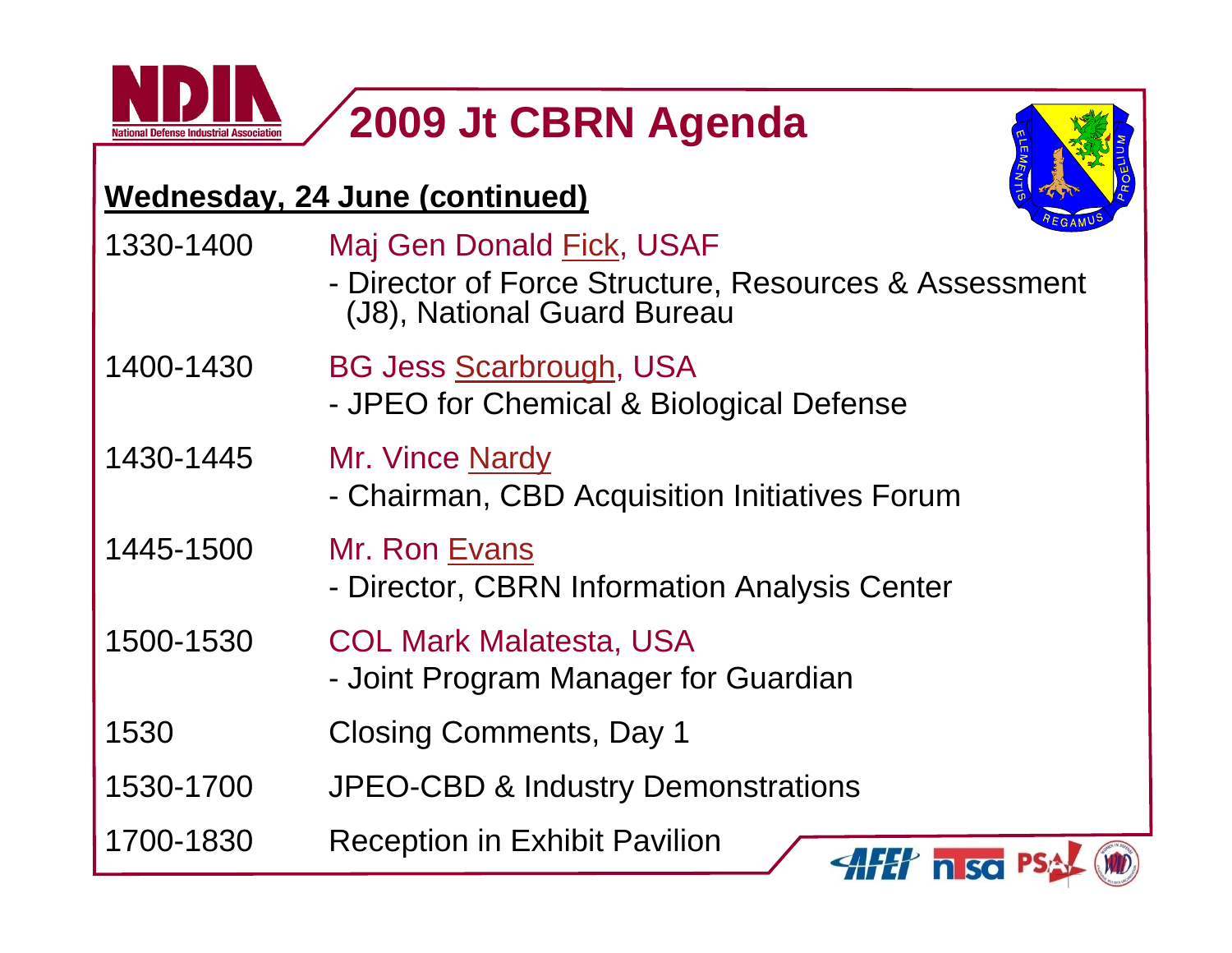

## **2009 Jt CBRN Agenda**

#### **Thursday, 25 June**



 $H'$  n so P.

0850-0915 Opening Comments - NDIA Welcome - COL Frank Cox, USA (ret) - Year of the NCO – CSM Ted Lopez, USA 0915-0945 Keynote Address – Mr. Jean Reed - Deputy Asst to the SECDEF for Chem. & Bio Defense / Chemical Demilitarization0945-1015 Ms. Dee Dodson Morris- Chief of Staff, Joint Requirements Office, Joint Staff 1015-1030 Break1030-1100 COL Mike O'Keefe - Deputy Director, Chem. & Bio. Technologies & JSTO for Chemical & Biological Defense, DTRA 1100-1130 Mr. James Cooke - Army T&E Executive / Jt. Chem Bio Def T&E Exec 1130-1330 Lunch in Exhibit Pavilion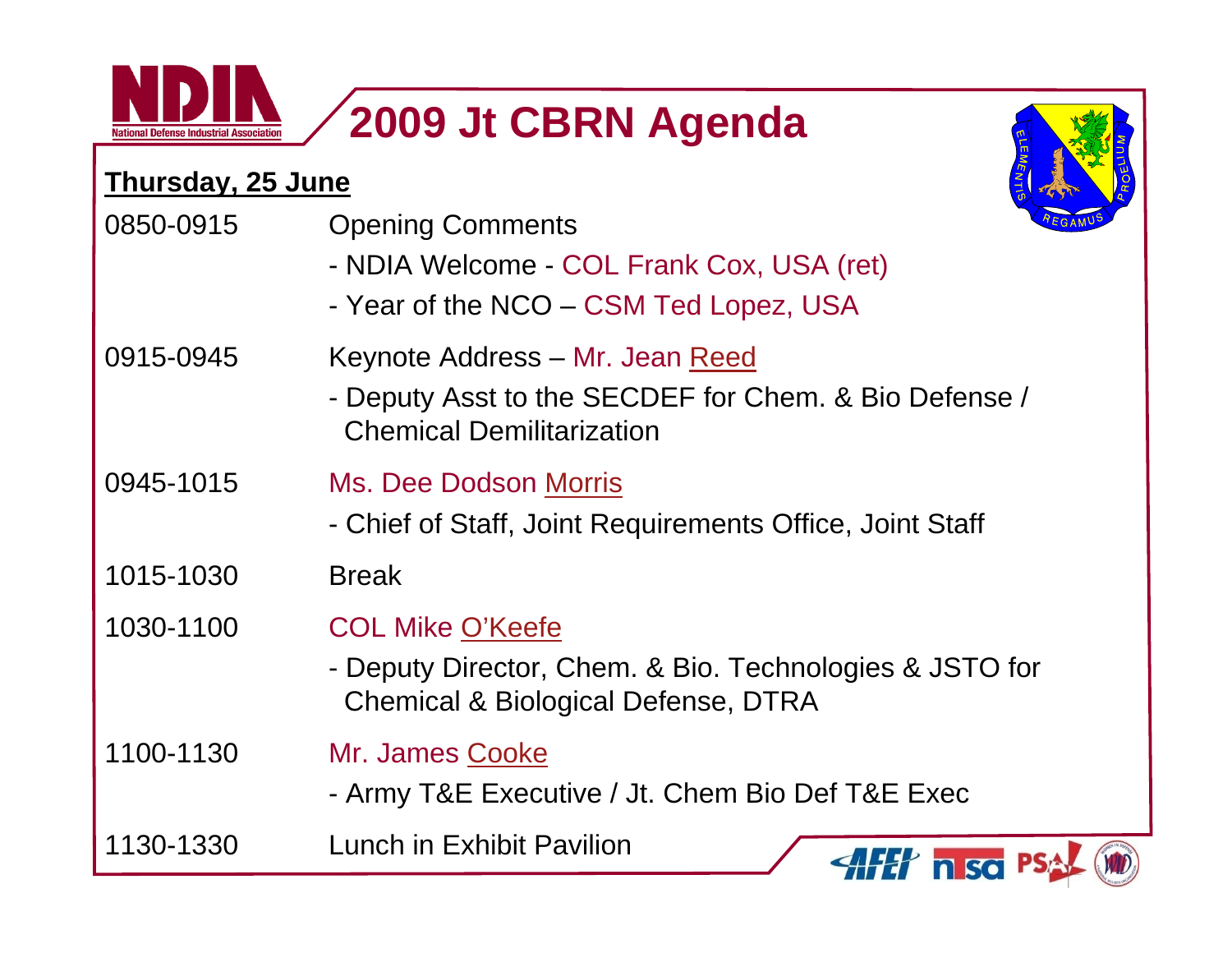

## **2009 Jt CBRN Agenda**

#### **Thursday, 25 June (continued)**



| 1330-1430 | Panel: year of the NCO Initiatives<br>- CSM Ted Lopez, Regimental CSM, US Army Chemical Corps<br>- CSM Pat Alston, Senior Enlisted Advisor, DTRA<br>- CSM Marvin Womack, CSM, 20 <sup>th</sup> SUPCOM (CBRNE) |
|-----------|---------------------------------------------------------------------------------------------------------------------------------------------------------------------------------------------------------------|
| 1430-1500 | <b>BG Jeff Snow, USA</b><br>- CG, 20th SUPCOM (CBRNE)                                                                                                                                                         |
| 1500-1530 | COL (P) Les Smith, USA<br>- Commandant, US Army CBRN School & 25th Chief of<br>Chemical                                                                                                                       |
| 1530      | <b>Closing Comments</b><br>- BG Dean Ertwine, USA (ret)                                                                                                                                                       |
| 1600      | Conference Adjourns                                                                                                                                                                                           |